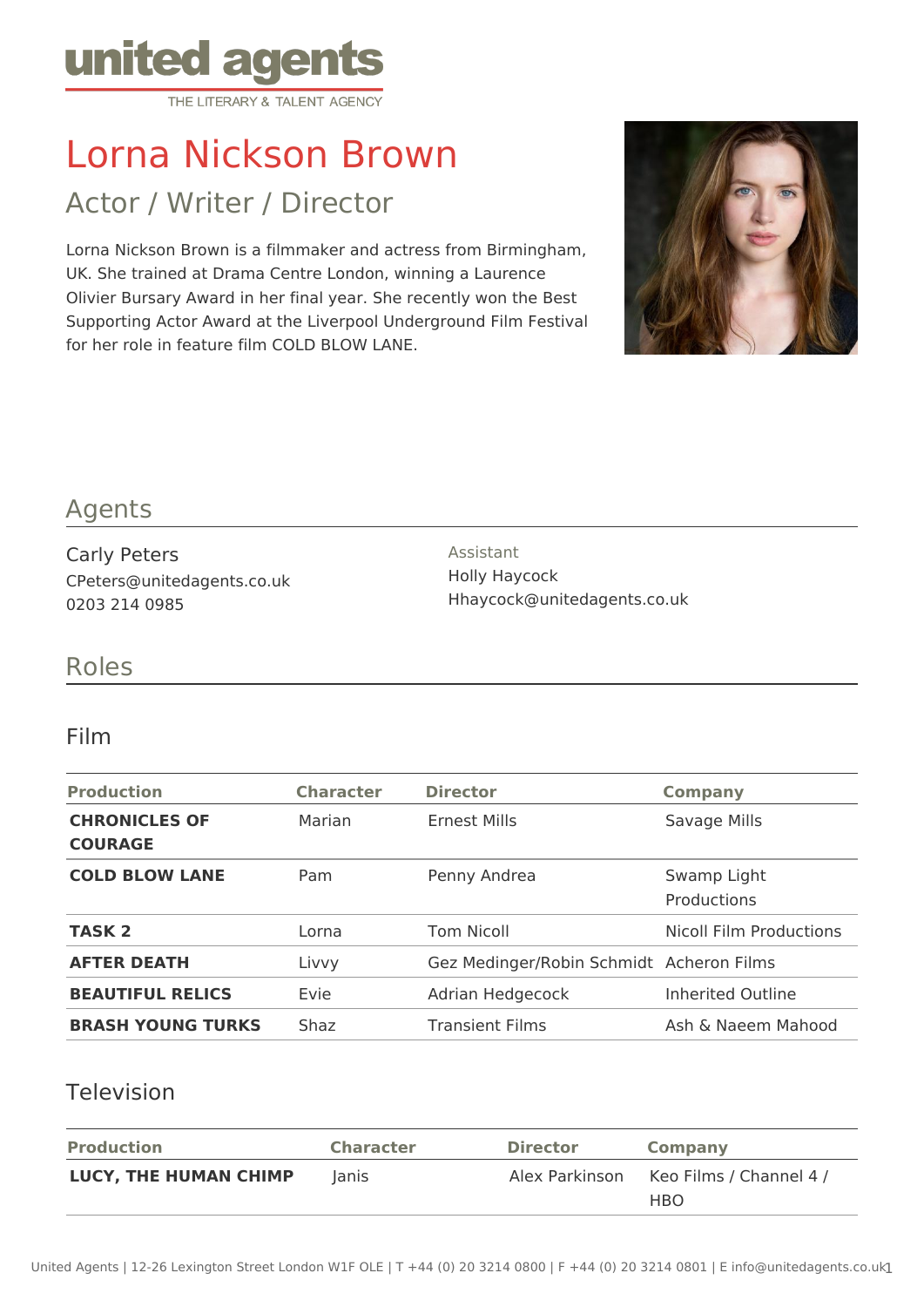| <b>Production</b>                                | <b>Character</b>              | <b>Director</b> | <b>Company</b>                    |
|--------------------------------------------------|-------------------------------|-----------------|-----------------------------------|
| <b>BEING BETTER</b>                              | Teacher                       | Tom Lawes       | <b>BBC New Creatives</b>          |
| THE FEED                                         | Assistant to the<br>President | Jill Robertson  | The Feed Production<br>Ltd/Amazon |
| <b>DOCTORS</b>                                   | Angela Donaldson              | Debbie Howard   | <b>BBC</b> One                    |
| <b>POIROT: THE LABOURS OF</b><br><b>HERCULES</b> | Lucinda                       | Andy Wilson     | <b>ITV</b>                        |
| <b>BREATHLESS</b>                                | Mrs Baring                    | Paul Unwin      | <b>ITV</b>                        |
| <b>HOLBY CITY</b>                                | Melody                        | David Tucker    | <b>ITV</b>                        |
| <b>DOCTORS</b>                                   | Saffron                       | Alex Jacobs     | <b>BBC</b> One                    |

## Stage

| <b>Production</b>                        | <b>Character</b>    | <b>Director</b>     | <b>Company</b>                                      |
|------------------------------------------|---------------------|---------------------|-----------------------------------------------------|
| <b>SUBJECT MATER</b>                     | <b>Young Sister</b> | Oliver Dawe         | Paradise in the Vault, Edinburgh<br>Fringe Festival |
| <b>BUTTERFLIES</b>                       | Lorna               | Susan Lynch         | The Birmingham Repertory<br>Theatre                 |
| OF MICE AND MEN                          | Curley's Wife       | Roxana Silbert      | The Birmingham Repertory<br>Theatre                 |
| <b>INTO THY HANDS</b>                    | Esther              | Jonathan Holmes     | <b>Wilton's Music Hall</b>                          |
| <b>TITS/TEETH</b>                        | Gayle               | Anna Niland         | Soho Theatre                                        |
| <b>SERIOUS MONEY</b>                     | Sherill             | Jonathan Mumby      | The Birmingham Repertory<br>Theatre                 |
| <b>HIS DARK MATERIALS</b>                |                     | Rachel Kavanaugh    | The Birmingham Repertory<br>Theatre                 |
| <b>ANTIGONE</b>                          | Antigone            | <b>Tim Ford</b>     | The Young REP - The<br>Birmingham Repertory Theatre |
| <b>THE MISANTHROPE</b>                   | Celimene            | Jonathan Martin     | Drama Centre                                        |
| <b>PARADISE LOST</b>                     | Libby               | Dominic Colenso     | Drama Centre                                        |
| <b>FUENTE OVEJUNA</b>                    | Laurencia           | Oleg Mirochnikov    | Drama Centre                                        |
| <b>OUR COUNTRY'S GOOD</b>                | Liz Morden          | <b>Shona Morris</b> | Drama Centre                                        |
| <b>TWO GENTLEMAN OF</b><br><b>VERONA</b> | Silvia              | Simon Usher         | Drama Centre                                        |

## Radio

| <b>Production</b>  | <b>Character</b> | <b>Director</b> | Company                        |
|--------------------|------------------|-----------------|--------------------------------|
| <b>BUTTERFLIES</b> | Lorna            |                 | <b>BBC New Creatives/Rural</b> |
|                    |                  |                 | Media for BBC Sounds           |